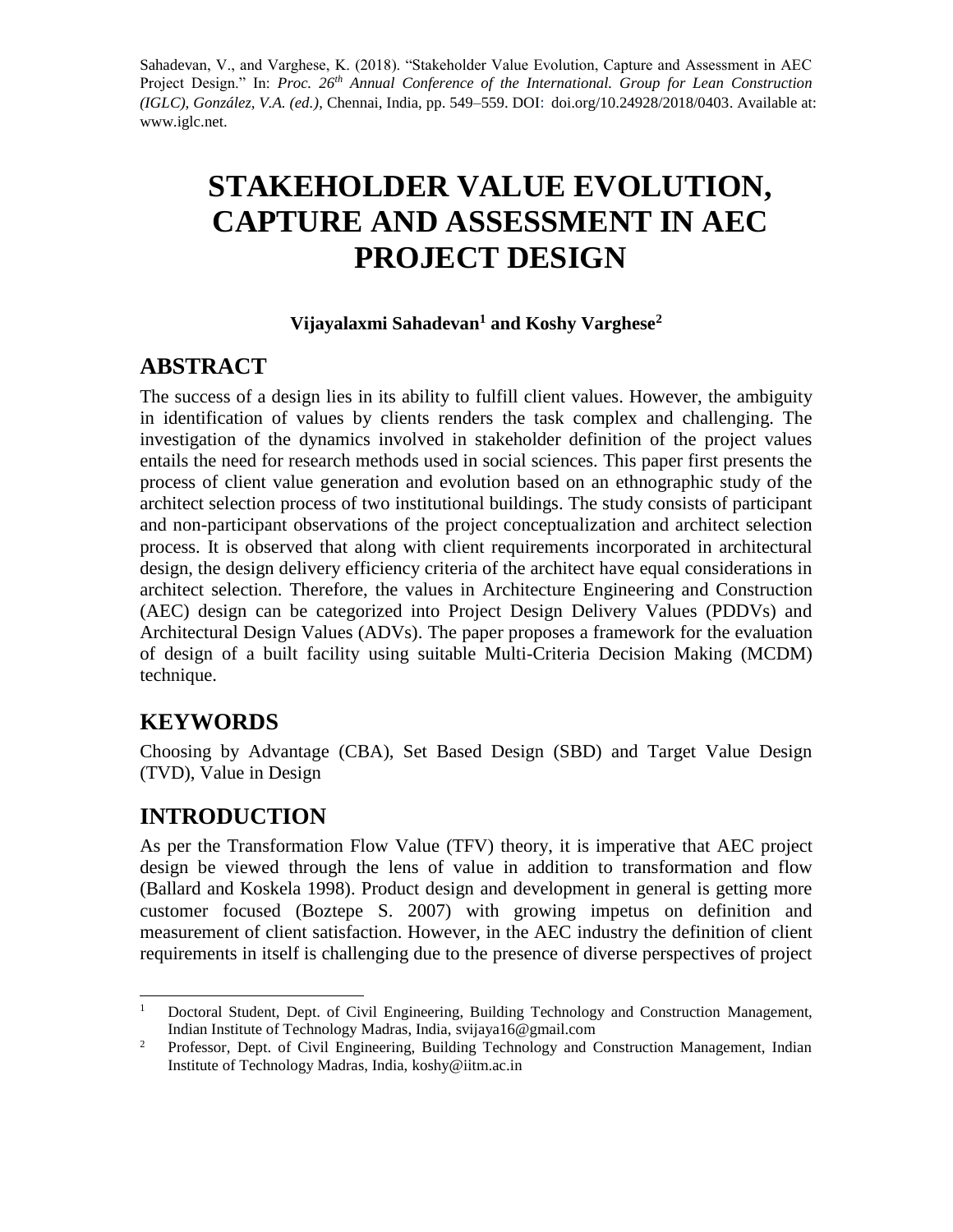performance of multi stakeholder client bodies (Thomson 2011). A study on the design process for residential and commercial projects in India revealed that the strategies and the durations of the design of a particular organization was dependent on its design objectives (Joe et al. 2017). This property of variability in outcomes is one of the basic differences between designing and building leading to the unpredictability of the design process (Ballard and Zabelle 2000).

Understanding client value in construction is challenging owing to the extended time taken for completion of projects and the presence of stakeholders with conflicting objectives. Due to the multidimensional, subjective and dynamic nature of value, arriving at an agreement on a set of values for an AEC project is a challenge. It can be stated that, the success of a design lies in its ability to fulfil client values. However, the ambiguity in the identification of values by clients renders the task complex.

This paper presents the process of client value generation and evolution which are based on an ethnographic study of the architect selection process of two institutional buildings. Section 2 presents findings from the literature on value in design. Section 3 describes the scope and methodology of the exploratory study. The accounts of the ethnographic study and its findings are presented in section 4. Section 5 presents a framework for assessing the value in design as a method for choosing between design alternatives. The final section summarizes the current work and recommends scope for further research.

### **LITERATURE REVIEW**

Despite ongoing efforts by researchers to develop a theory of value in the construction industry, a common definition has not materialized. Value has been defined variedly in literature (Derek et al. 2003). Traditionally, the values in an AEC project have been related to time, cost, quality, safety, environment, function, etc. However, studies show that investment in a good design produces economic and social returns. These studies provide evidence in the areas of healthcare, education, housing, business, crime prevention, civic pride and cultural activities. However, value and cost are not linearly related and returns of the cost expended on design are usually intangible (MORI 2002). Unlike product design, design brief in AEC is not limited to initial requirement definition but includes a constant dialogue between stakeholders (Thomson 2011).

Literature has reported a number of tools and techniques for value capture in the AEC industry. Researchers at the Loughborough University have developed the technique to deliver value integrating stakeholder judgement into the design process known as VALiD®. It consists of a platform for understanding, defining and assessing the value proposition. The technique calls for workshops for aiding the stakeholders to have a common vision and understanding of set of values for an AEC project (Thomson et al. 2006).

Quality Function Deployment (QFD) is another tool that has been adopted successfully in the manufacturing industry for capturing client requirements. Literature has also reported the application of QFD to address client requirement capture in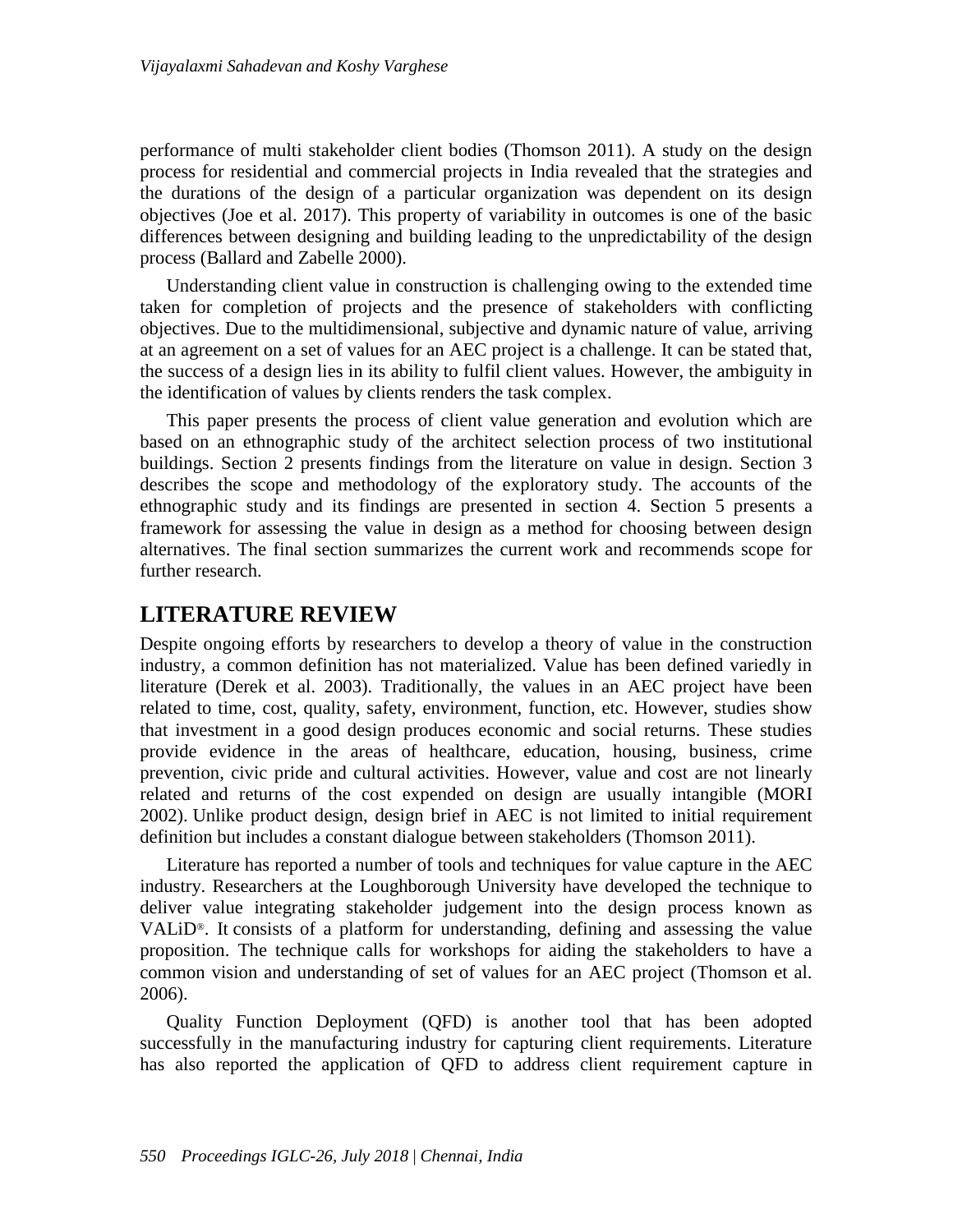construction. However, the role of QFD is limited to the pre-design phase and is market focussed. The complicated nature of construction projects renders the process of development of QFD matrices large and complex (Pheng L. S. 2001). Further, client requirement capture in QFD are predominantly static in nature and the model does not provide for the stakeholder subjectivity. Similarly, the concept of value in design is often confused with Value Engineering technique, which predominantly focuses on value for money in terms of construction techniques and materials, rather than stakeholder aligned requirements.

The Technique of Target Value Design (TVD) is believed to have the potential to address this dynamic nature of values through stakeholder interactions throughout the design process. TVD is a process that aims at providing best value to the owner through pain share gain share mechanism, between the stakeholders. Although TVD has the potential to reduce the likelihood of cost overruns, it has not been widely adopted in the construction industry. This is due to the inherent difficulties in measurement of value and design quality and the need to perform frequent cost-benefit analysis (Orihuela et al. 2015).

Literature reports number of tools and indices for assessing design quality. Design Quality Indicator (DQI) developed based on a research project in UK, is one such toolkit for measuring the quality of a built facility and to aid in the decision-making process during design (Gann et al 2003). Other tools include the Post-Occupancy Review of Buildings and their Engineering for post occupancy evaluation (Leaman and Bordass, 2001), Housing Quality Indicator (HQI) for housing projects (DTLR, 2000) and Building Research Establishment Environmental Assessment Method (BREEAM) which provides measures of energy use in construction.

Literature confirms that stakeholder requirements in AEC projects are pluralistic and complex in nature. Moreover, the iterative, explorative and reflective nature of design suggest limitations in effective applications of the existing tools in managing design requirements (Thomson 2011). In order to develop a strategy for value assessment, the emergence of stakeholder requirements through the design process needs to be studied.

# **SCOPE AND METHODOLOGY**

This work explores the process of client value generation and evolution which are based on ethnographic study of the architect selection process of two institutional buildings. Ethnographic study typically involves spending extended periods of time on the field that one researches, employing participant and non-participant observations, memoing, interviewing and reflecting their own role in the research setting. However, due to its time consuming nature, recent approaches employ techniques that are participatory and that can be tailored to the specific research objectives and settings (Pink et al. 2010).

In the current study, the two institutional buildings were chosen based on convenience sampling. The total area of both the institutional buildings is approximately 500 acres and the scope of work covered development of the master plan for the entire campus, including detailed design of academic zone and common bulk services and development.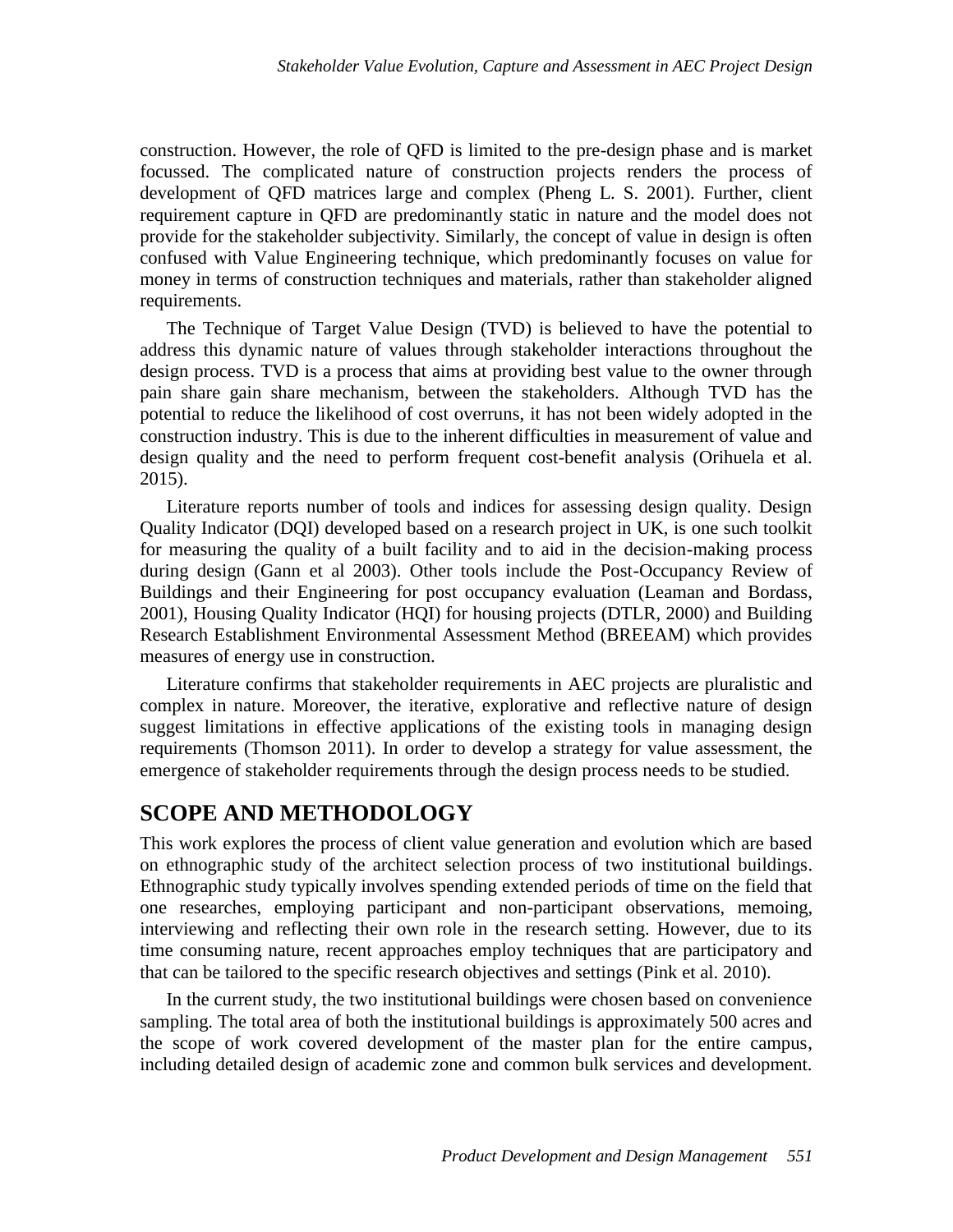In both the projects, the proposed master plan was to be designed for a capacity of 20,000 students, to be developed in three phases over a span of 20 years.

The ethnographic study consisted of participant and non-participant observations of the project conceptualization and architect selection process. The first author was a part of the team involved in the drafting of design brief for the project, studying and analysing the proposal documents submitted by the architects. The second author was a member of the committee involved in design evaluation. In addition, semi-structured in-depth interviews of nine key informants and document analysis were conducted. The key informants in this study were the committee members consisting of architect consultants, engineering consultants, directors of the respective institutions and other members who are experts in the field of engineering, project management or architecture.

The main objective of the interviews was to study the difficulty in specifying stakeholder requirements in the design brief. The key informants included committee members The overall objectives of the ethnographic study were threefold: (i) to study the stakeholder understanding of value in design and the current practice of value capture, (ii) to study the dynamics of stakeholder values through the design process and (iii) to derive a set of stakeholder values for a typical institutional building. The interview transcripts, documents and memos were analysed using content analysis using open coding. The outcomes of the study are discussed in the next section.

## **OUTCOMES OF THE EXPLORATORY STUDY**

The documentation and analysis of the exploratory study a number of outcomes were observed with respect to the constraints in the selection process, design process and design requirements. This section discusses these outcomes. Due to space constraint single interview intercept has been included with respect to each outcome.

#### **CONTEXT AND CONSTRAINTS OF THE ARCHITECT SELECTION PROCESS**

The design and construction of the two Institutional buildings are funded by the Government of India and the selection and employment of architect consultant is governed by General Financial Rules (GFR), which is a part of the Ministry of Finance, Government of India. The GFR has been formulated to standardize the procurement of consulting services across government agencies with mandated levels of objectiveness and transparency (MoF 2017). According to the GFR rules, the architects are evaluated in three broad stages: the eligibility, the technical and the financial bid.

The selection framework entails a procedure that mandates 'Combined Quality cum Cost Based System' for architect evaluation. In this system, the pre-qualified architects are evaluated based on the design proposal and financial bid carrying weights in the ratio of 80:20. The intent of keeping the above ratio is to select an architect deemed most competent for the work rather than evaluating them solely based on price. A higher weight for the technical bid was deliberated for the process instead of equal or nearly equal weightage. This is to avoid an architect from winning the bid by quoting a very low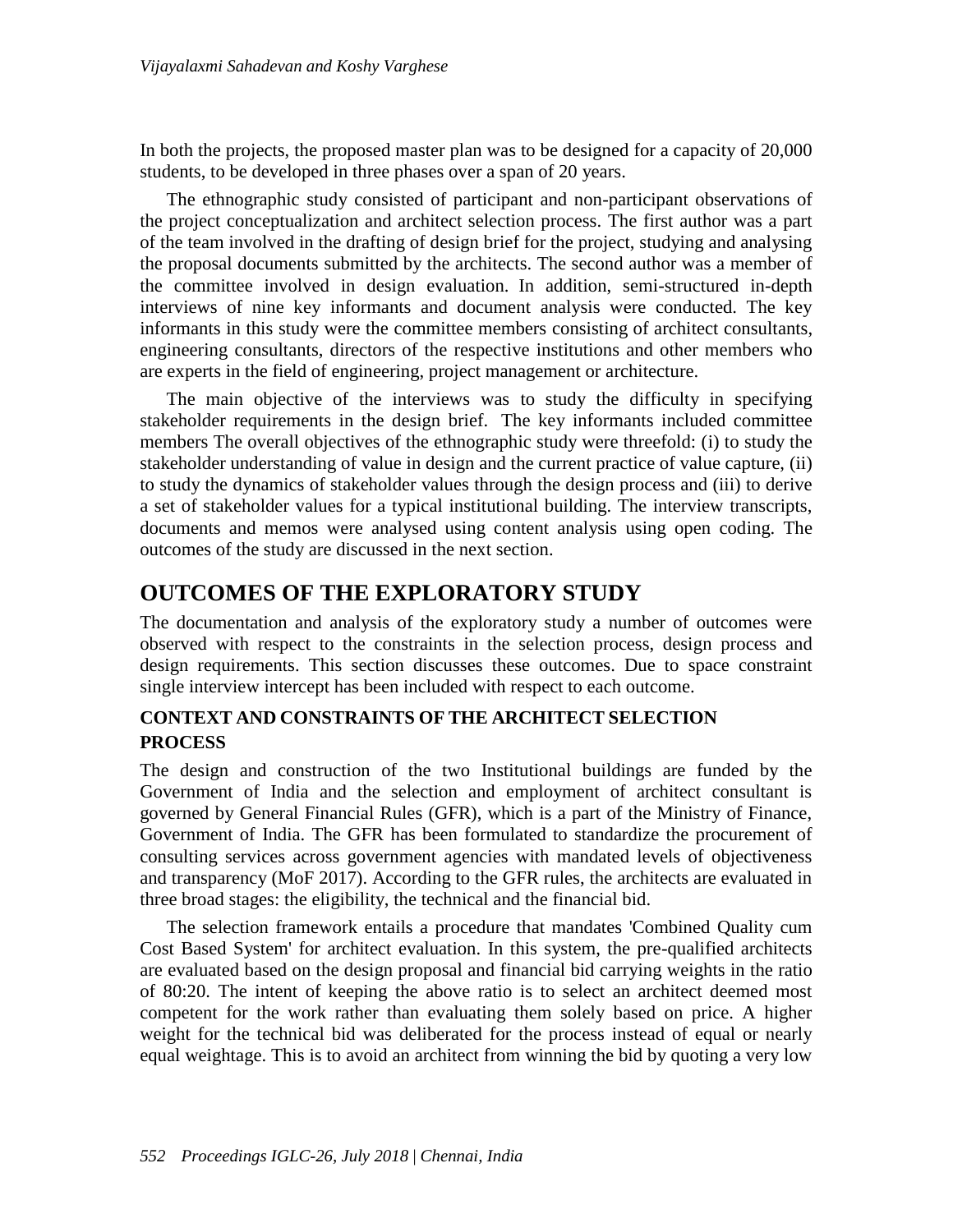price, despite of a poor performance in the technical bid. The overall procedure for architect selection consists of the steps illustrated in figure 1.



#### **Figure 1: Steps in Architect Selection Process**

**Step 1**: The process of architect selection begins with the publishing of Expression of Interest which gives information regarding the scope and pre-qualification criteria. The criteria evaluate the experience and competency of the participating architectural firms.

**Step 2**: The interested architects submit applications out of which only the technically competent architects are qualified based on the given criteria for technical evaluation.

**Step 3**: The pre-qualified architects are provided with the Request for Proposal (RFP) containing the design brief.

**Step 4**: The submitted design proposals are assessed to determine how well it caters to the requirements as mentioned in the design brief. The technical evaluation thus consists of an initial shortlisting of design proposals of prequalified architects. The shortlisted architects have to present a modified design by incorporating the suggestions from the stakeholders. At the end of the technical stage the architects are scored based on their design proposals.

**Step 5**: The financial bid of the top three architects of the technical stage is opened. The architect with the highest combined final score (technical score  $+$  financial score) is awarded the work.

#### **EARLY INVOLVEMENT OF KNOWLEDGEABLE PROJECT STAKEHOLDERS**

The director of institution 1 has served on committees for setting up of a number of new campuses in India among other responsibilities. The director elaborated on the owner's role in specifying design requirements as follows:

*"The requirements have to come from the owners and if they don't have the capacity, they have to get good advisors to work with them. Either hire or appoint people with experience to understand academic building requirements to understand design and construction and appoint few advisors, to work with them."*

The design brief is prepared by a committee consisting of the director and other experts in the area of architecture, engineering and project management to develop a design brief. The committee in this case represents the clients of the project. The early involvement of various experts can bring the knowledge and expertise of diverse fields together. The following paragraph describes the emergence of social value characterised by interdisciplinary interactions that evolved through such dialogues between stakeholders.

#### **SOCIAL VALUE OF INSTITUTIONAL BUILDINGS**

A senior retired officer of a public works agency, who is a committee member, spoke about social value in institutional buildings: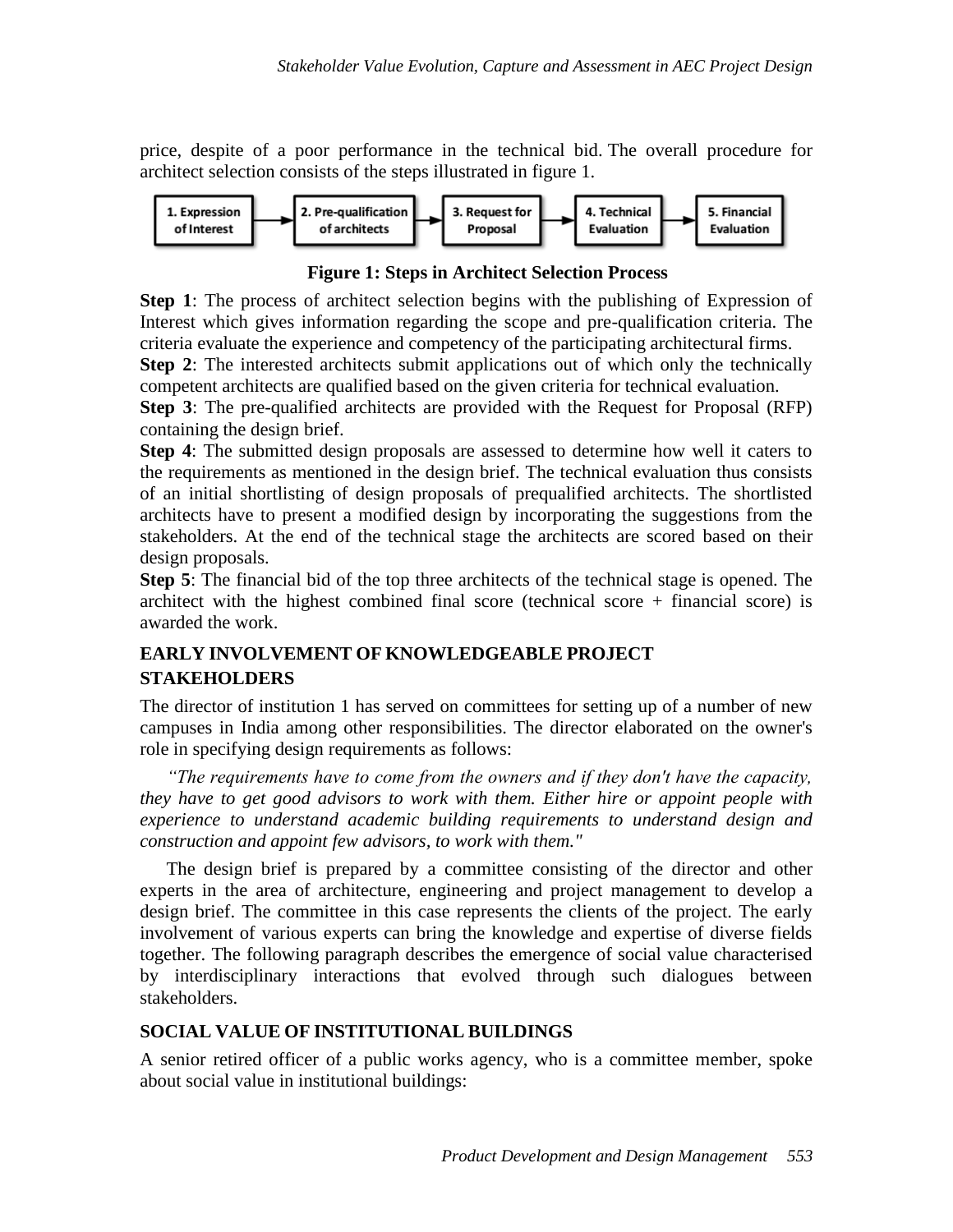*"We can't have a department functioning solely on its own, independently without interacting with others. In the whole campus this interdisciplinary interaction has to be brought in. How are we going to bring it, is for the architect and for us to discuss and bring it (in design). That's a challenge."*

The design of institutional buildings should cater to the needs of fast growing interdisciplinary research. Apart from labs, the functional planning of the campus and individual buildings should cater to creating environments and opportunities for interactions of students and faculties to the maximum. Interdisciplinary interactions form the social value of a built facility.

As the design progresses, retrospection and reflection through dialogues between project stakeholders aided in specifying requirements such as provision of cafes and positioning of departments to facilitate interdisciplinary interactions. It was observed that stakeholders usually go back and forth with design solutions arising from differences in perspectives and finally arrive at a consensus through mutual agreements on trade-offs. The following paragraph discusses how iterations in design are essential in avoiding ambiguity in providing design requirements.

#### **DESIGN AS AN ITERATIVE PROCESS**

The director of institution 2 expressed his difficulty in giving requirements for design.

*"The problem is to decide, to what level we should specify the requirements, because if you specify too much, then we will probably remove all the freedom which the architect should have in the design."*

Clients articulate their values in the form of requirements in the Request for Proposal (RFP), which is a document that solicits proposals through a bidding process. The RFP gives brief details on the project background, site details and requirements, facilities to be planned, scope of work, etc. With the progress of the design, clients becomes more and more aware of his requirements. There is a collaborative effort in the form of dialogues between the client and the designer to improve the design to best meet the stakeholder values. In ideal situations, it is imperative that a design should undergo a number of iterations until any further meetings do not add value to the design.

Through the process of iterative dialogues between the stakeholder groups a number of values were captured and further these values evolved into detailed design requirements. These design values can be either subjective or objective in nature which are discussed in the following section.

#### **PROJECT DESIGN DELIVERY AND ARCHITECTURAL DESIGN VALUES**

The pre-qualification of the architect is based on the criteria such as organisational strength of the applicant, experience of work and financial capability. Apart from this, during the final presentations of the design proposal the committee tries to understand the design delivery capabilities of the architect. This is assessed based on the firm's history of successful design delivery, cohesive functioning of the design team, BIM platform, coordination and integration with lead consultant office, organizational setup for quick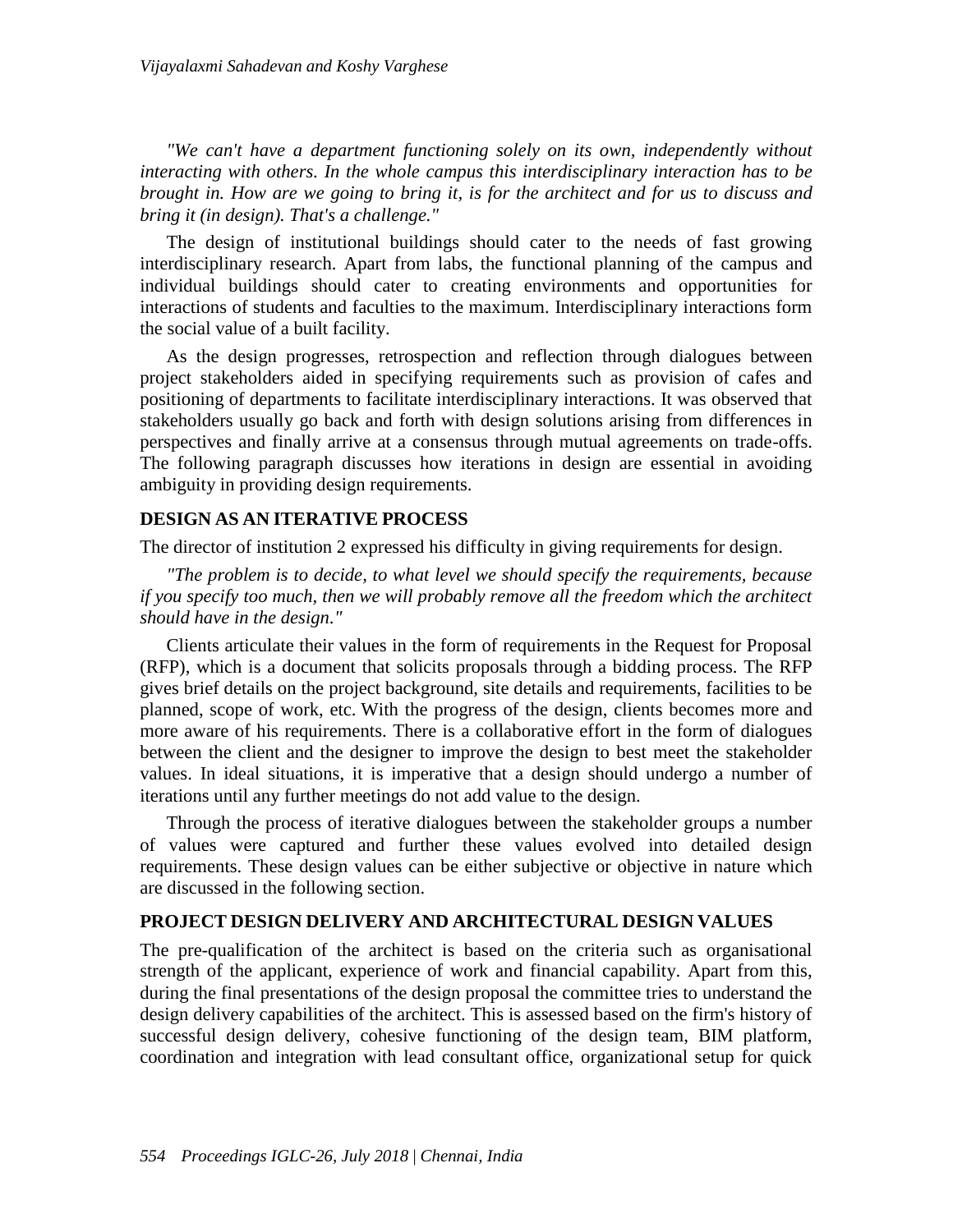response, etc. These criteria point to Project Design Delivery Values (PDDVs), which are said to have significant influence on the performance as an architect consultant.

In institutional buildings, in addition to traditional values of time, cost, safety, quality and sustainability, there are a number of other architectural design considerations which have direct impact on the users of the facility. These values are Architectural Design Values (ADVs) and can be either subjective or objective in nature. From the study of the various stages of architect selection process the following set of PDDVs and ADVs were derived.



**ure 2: Project Design Delivery Values Figure 3: Architect Delivery Values**

Figures 2 and 3 illustrate a set of stakeholder-aligned values for both the institutional projects. PDDVs reflect the project management capabilities of an architect and gives indications about the delivery performance of an architectural team. Technical capabilities of an architect are criteria such as previous experience, organizational, technological and financial capabilities of the firm which are purely objective in nature and form the eligibility criteria for competing in the bidding process. The other PDDVs include cost, creativity and originality, flexibility in making changes to the design and the efficiency with which the architect delivers the design documents.

The PDDVs are considered objective in nature as some criteria can be judged based on the quality and scale of the team's previously delivered projects and others that can be tied to the contractual agreement. These values can be associated with the character and commitment of the architectural team. The study of the technical evaluation process revealed ADVs, which are related to the technical and quality aspects of the designs. These values are related to the stakeholder requirements for the built facility as specified in the RFP. ADVs are inherent in the architectural plans and features of a building design. These values are tailored to the specific project and need careful consideration of client behaviours and demands.

As discussed in the previous sections, design values have different levels of abstractions. A few of these values, such as aesthetics, are predominantly subjective in the initial stages and evolve into objective specifications with the progress of the design process. The next section explains this aspect with an example of functional value of design.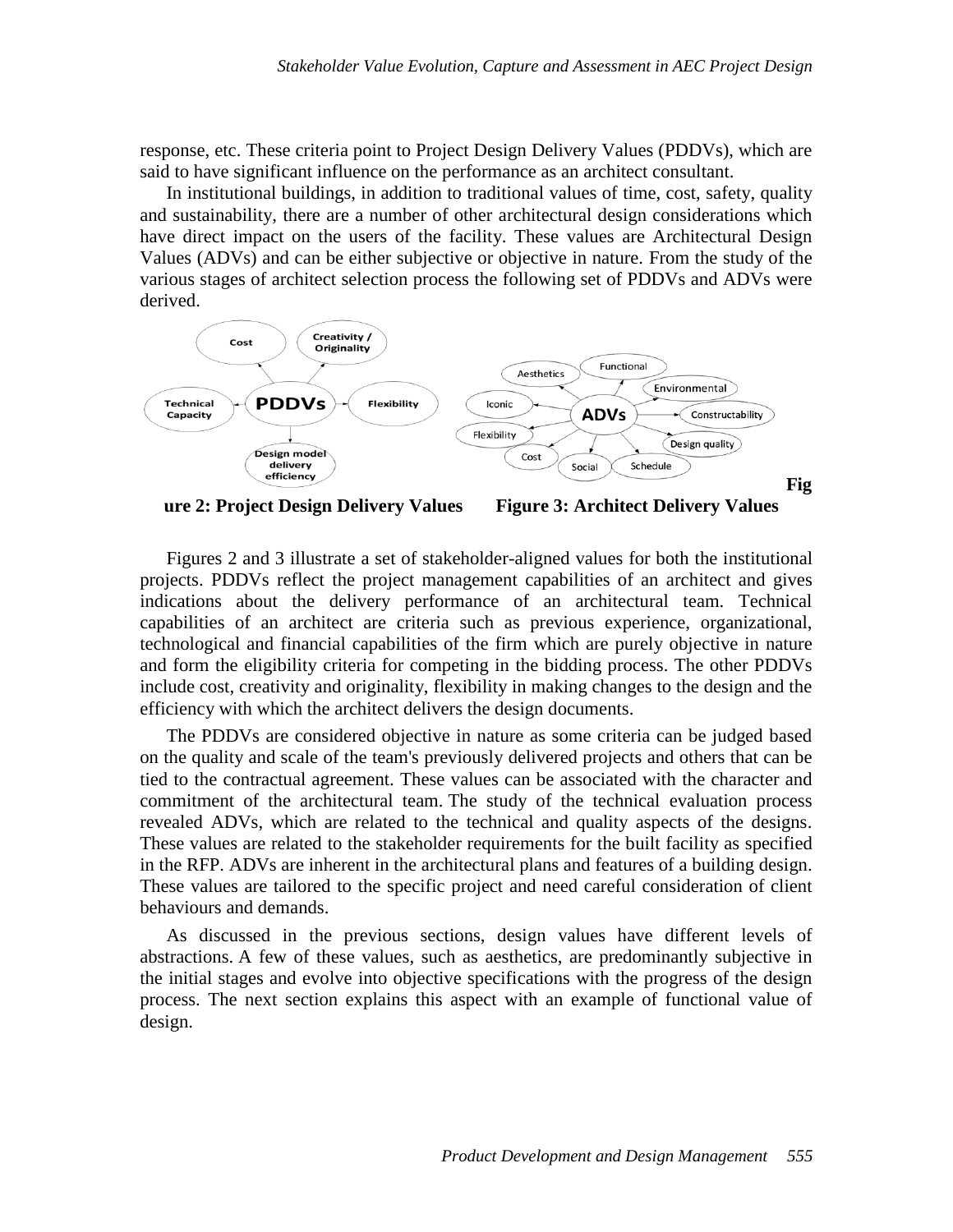## **VALUE ASSESSMENT**

Values as derived from the design brief are usually abstract which evolves into more detailed design requirement with the progress of design. As a result, although values that appear to be subjective during the initial stages of the design, can be broken down into more objective details. Figure 4 illustrates the different abstraction levels of 'functional' value of design.



 **Figure 4: Abstraction levels of ADV value**

The abstraction levels are derived from the architect selection process through design iterations and stakeholder dialogues. It is clearly observed that at lower levels, the values are more objective in nature. This paper proposes a framework for assessing the value of a design alternative based on the parameters obtained from the ethnographic study.

#### **DESIGN AS A MULTI-CRITERIA DECISION MAKING PROBLEM**

In the ethnographic study a number of instances emerged where the incorporation of one value was conflicting with another. The discussions between project stakeholders during the technical evaluation revealed a number of instances of conflict between design values. The inception of any technical institute is subjected to a number of uncertainties such as, the type of research that the institute will pursue in the future. During the design of the master plan however, specification of requirements is essential in order to provide for research facilities. In the current study the master plan is to be planned keeping in view the provisions for the next 20 years. This calls for flexibility in design. In many institutes the concept of flexibility is met through open buildings or modular designs, wherein the labs can be easily customised to cater to future requirements. However, this solution can constrain designs with specific aesthetic design requirement.

Similarly, the site of one of the institutes was characterised by the presence of a number of water bodies, rocky outcrops, marshy areas and paddy fields. The consideration and preservation of these features pose major constraints in designing the layout of the master plan and the total buildable area.

Due to the above trade-off problem, arriving at a consensus on design alternative can be challenging, especially with the presence of multiple stakeholders with diverse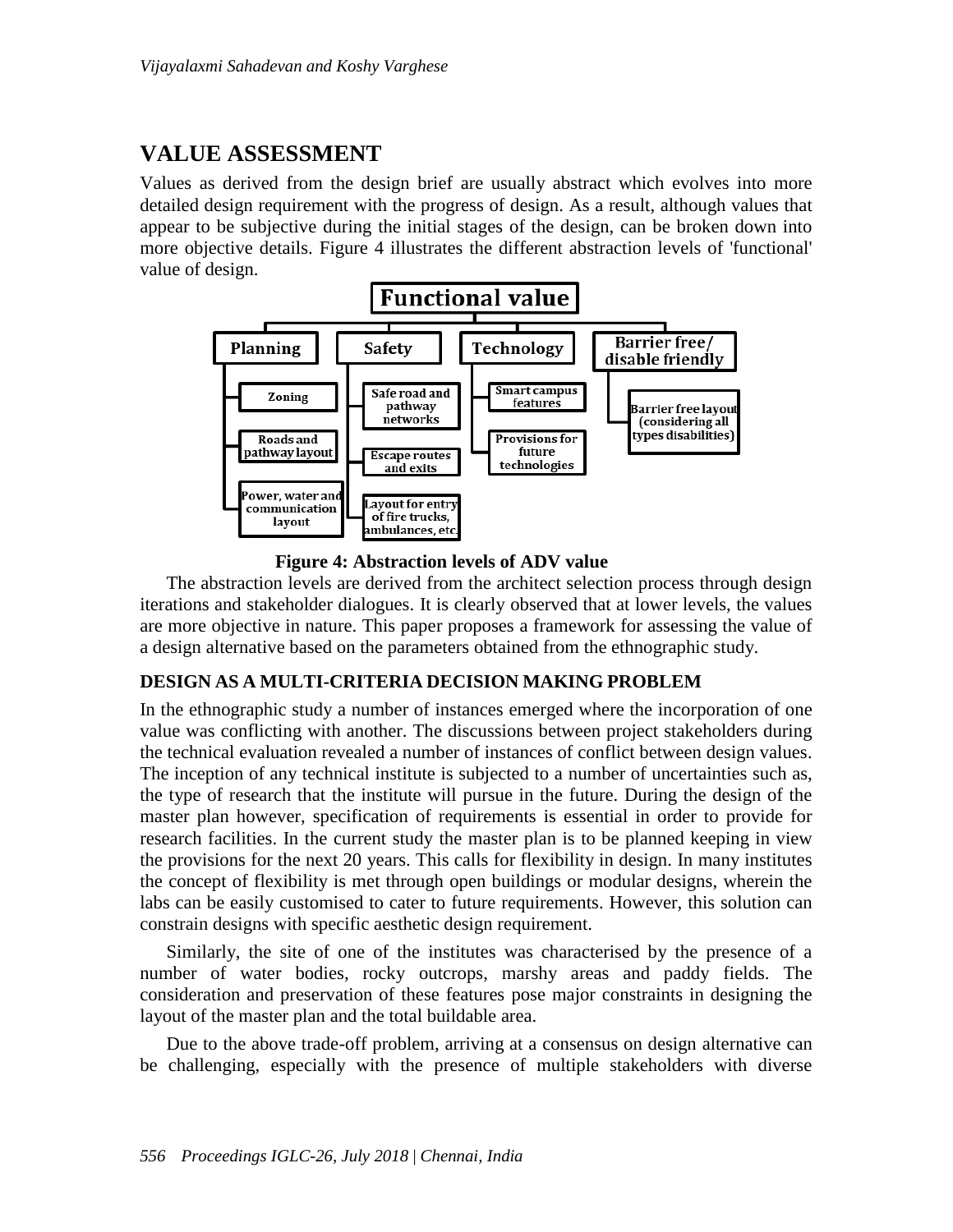expertise and objectives. Multi-Criteria Decision Making (MCDM) techniques are used in ranking and choosing from available alternatives based on weights given to the criteria which are sometimes conflicting (Ho 2008). MCDM techniques have been applied to a wide range of areas such as business, production, energy and environment, economy, etc. (Mardani et al. 2015). The AEC and lean design management literature has reported the use of Choosing by Advantage (CBA) for decision making processes. CBA developed to compare advantages of alternatives. The technique is again based on criteria of alternatives and stakeholder preferences for the advantages. The application of CBA in SBD and TVD have also been discussed in lean literature (Arroyo 2014).

The current work proposes that choice of design alternatives be viewed as an MCDM problem, wherein given multiple design alternatives, the best design can be chosen considering design values as criteria. The following section describes a framework for evaluating and ranking the design alternatives.

### **FRAMEWORK FOR EVALUATION OF VALUE IN DESIGN**

The proposed framework in this work uses MCDM technique to choose between design alternatives. The figure below represents the steps involved in the framework.



 **Figure 5: Framework for evaluation of value in design**

The steps involved in the framework are as explained below.

**Step 1:** Form a stakeholder group consisting of representatives/experts from domains which are part of the entire lifecycle of the project.

**Step 2:** Arrive at a comprehensive set of aligned PDDVs and ADVs depending upon the type of project and the stakeholder group aspirations. The set of values utilized in arriving at criteria can be used as inputs for the questionnaire survey to obtain ratings from the client system in step 4 of the framework.

**Step 3:** Experts from diverse areas tend to have differing opinions and objectives, because of which all values will generally not assume equal weights. Weights given to PDDVs and ADVs reflect the relative importance to aid in the evaluation and ranking of the design alternatives.

**Step 4:** The ratings given against a particular value could be subjective or objective in nature. The ratings for each value are solicited from the client in the form of a questionnaire survey that considers the PDDV and ADV criteria derived in step 2.

**Step 5:** This step involves the choice and application of suitable MCDM technique. The technique chosen should facilitate group decisions. The choice of MCDM technique will depend on whether the user aims to choose, rank or classify the alternatives.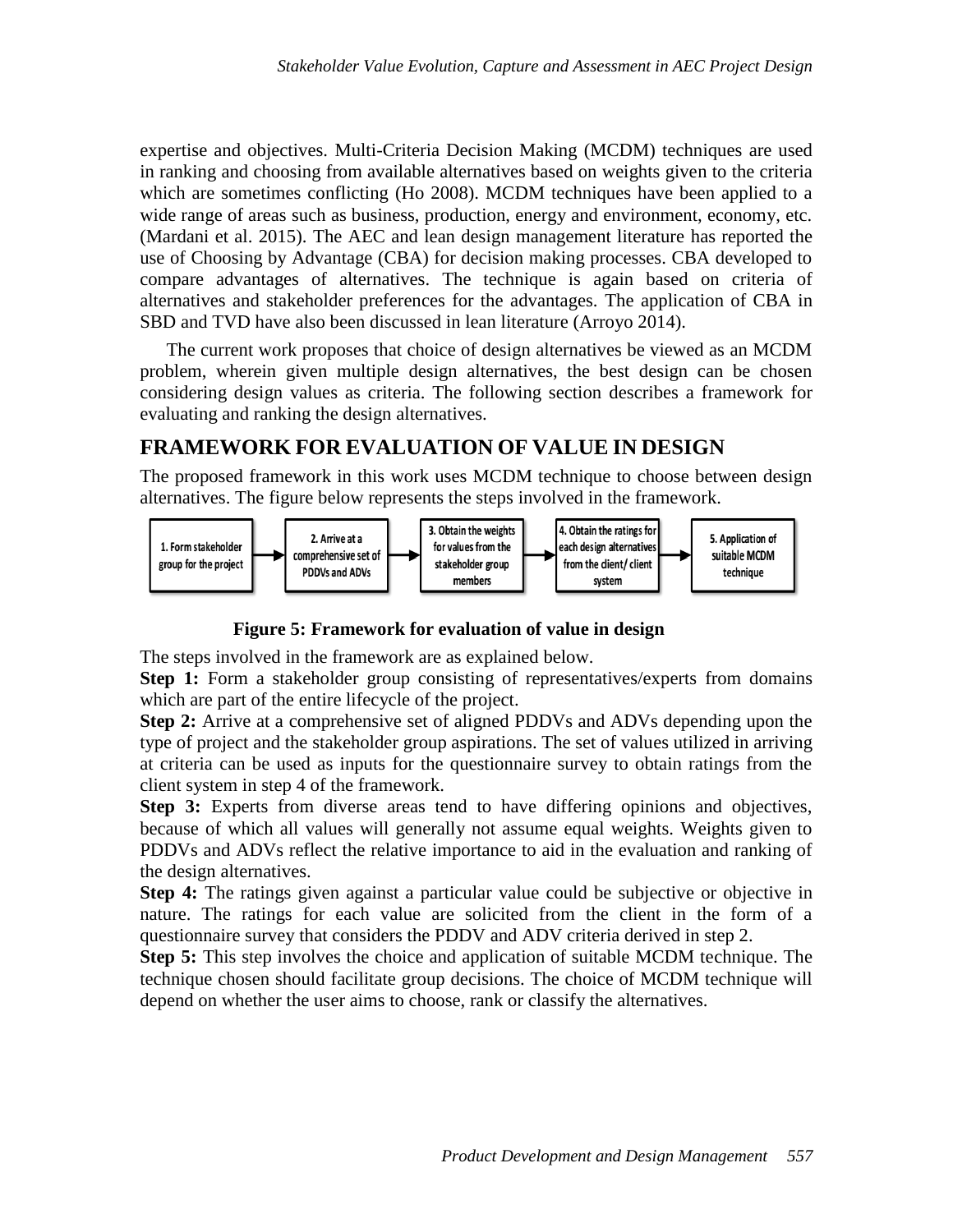### **SUMMARY AND SCOPE FOR FURTHER RESEARCH**

The paper initially provides an account of the study that was conducted to understand the process of definition design values of two institutional buildings through an ethnographic study. The study reveals the significance of the presence of diverse experts and their involvement in defining the design brief. The study gives accounts of the capture and evolution of a comprehensive set of design values through iterative dialogues between stakeholders. Two categories of design values, viz. PDDVs and ADVs, for construction project designs were identified. Further, the study witnessed the evolution of PDDVs and ADVs into objective detailed design requirements.

The outcomes of the study provide a foundation for a new framework for assessing a design based on these values. The framework mainly considers stakeholder group preferences for evaluating and ranking design alternatives using appropriate MCDM technique.

The proposed framework can be modified to suit any type of AEC project to aid in decision-making between design alternatives. The scope for incorporating this framework into design visualisation tools requires further exploration. While the technique would aid in assessing and hence choosing between designs, its application can be further extended to provide automated value assessment of design for software that explore and generate multiple design alternatives.

### **REFERENCES**

- Arroyo, P., Tommelein, I. D. & Ballard, G. (2014), "Comparing AHP and CBA as Decision Methods to Resolve the Choosing Problem in Detailed Design", *Journal of Construction Engineering and Management*, 141(1).
- Ballard, G. & Koskela, L. (1998), "On the Agenda of Design Management Research", *6th Annual Conference of the International Group for Lean Construction*. Guarujá, Brazil, 13-15 Aug 1998.
- Ballard, G. & Zabelle, T. (2000), "Lean Design: Process, Tools & Techniques", *Lean Construction Institute White Paper-10*, October 20, 2000.
- DTLR (2000) "Housing Quality Indicators", *DTLR*, London.
- Gann, D. M., Salter, A. J. & Whyte, J. K. (2003) "Design Quality Indicator as a tool for thinking", Building Research & Information, Vol 31(5), September- October, pp.318- 333.
- MoF (2017) "General Financial Rules", *Department of Expenditure*, India
- Ho, W. (2008). Integrated analytic hierarchy process and its applications a literature review. European Journal of Operational Research, 186, 211–228.
- Hwang, C. L. and Yoon, K. S. (1981) "Multiple attribute decision making: methods and applications." *Springer-Verlag*, Berlin.
- Joe, M., Sahadevan, V. & Varghese, K., (2017) "Design Process Standardization for Building Projects in India." *The 6th World Construction Symposium 2017*, Colombo, Sri Lanka, 30th June - 2nd July 2017.